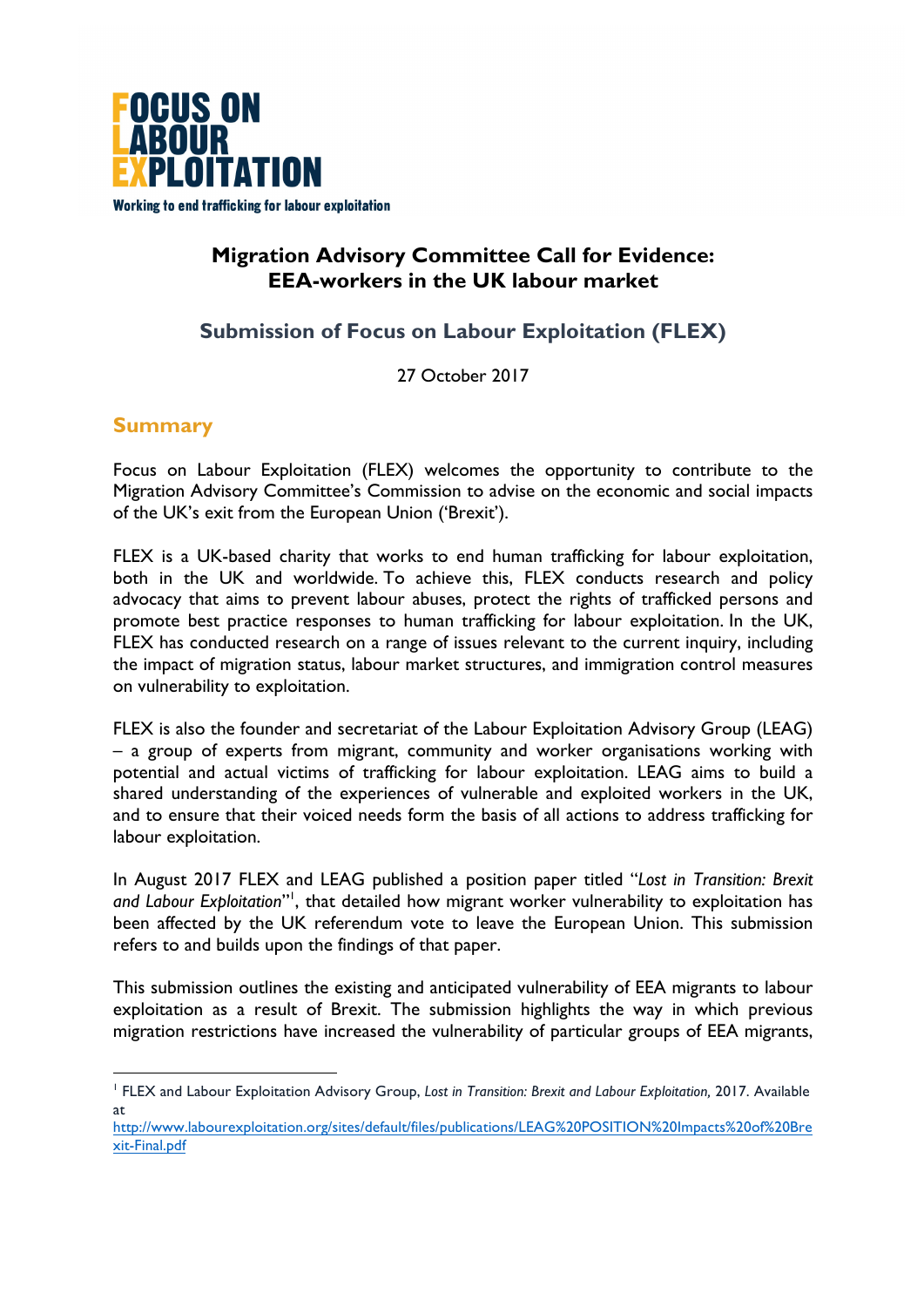and how the current political and social discourse around Brexit is making it increasingly difficult for EEA migrants to resist or report abusive working practices. The submission then outlines the increased risks of exploitation facing EEA workers post-Brexit, in particular as a result of uncertain or irregular status, difficulties in obtaining regular status, and as a result of the introduction of temporary worker schemes. The bulk of the submission then addresses the likely introduction of a temporary migration scheme to address labour shortages post-Brexit, and the risks of exploitation that may arise in such schemes. FLEX in particular notes the abuses suffered by workers under temporary migration schemes in Australia and the United States, primarily as a result of the significant power imbalance that such schemes create between workers and employers.

**FLEX submits that clarity about the status of EEA workers in the UK is urgently needed, and that the provision of information to EEA workers must be improved.** 

**FLEX stresses the need for a clear, simple and affordable system for settled status, that takes account of the range of circumstances in which EEA migrants live and work in the UK.**

**FLEX recommends that the development of any new temporary migrant worker schemes be informed by the experiences of such schemes abroad, that it closely involve migrant and worker organisations, and that the protection of the rights and conditions of migrant workers be a primary objective.**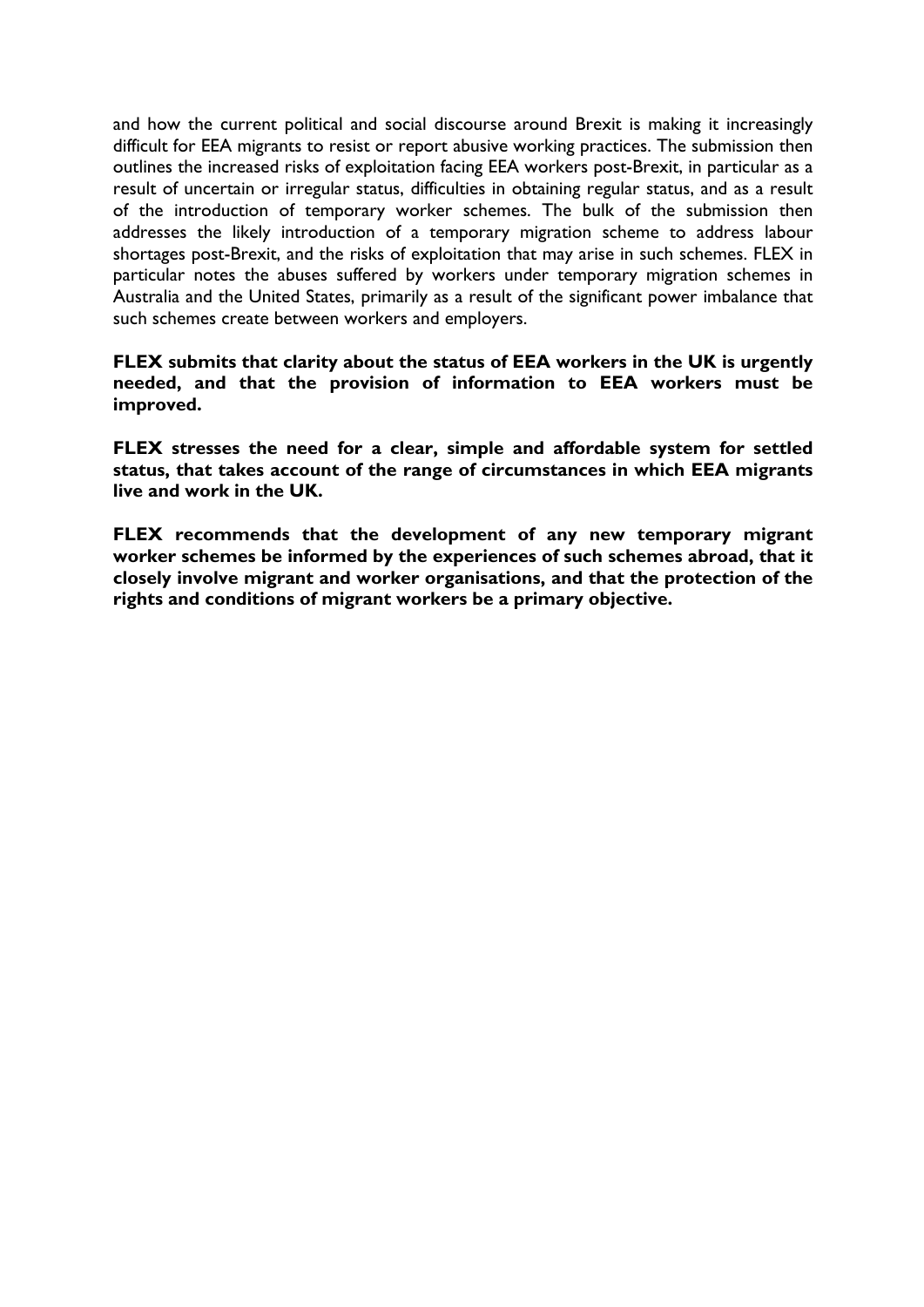# **1. Existing vulnerability of EEA migrants due to structural factors**

In 2014, the National Crime Agency found that 82% of potential victims of labour exploitation were EEA nationals legally entitled to reside and work in the UK. $<sup>2</sup>$  EEA migrants</sup> are particularly vulnerable to labour exploitation, in part as a result of structural factors that have governed their living and working conditions in the UK in recent years. These factors include the A2 and A8 transitional measures that pushed many EEA workers from Romania and Bulgaria into self-employment, and that created uncertainty around their status that was exploited by employers. Tightening of access to welfare<sup>3</sup> and the threat of deportation for homeless EEA migrants also increases the desperation of some EEA migrants for work, and as a result has increased the risk that they will be exploited.

### **a) High rates of self-employment as a result of A2 and A8 transitional measures**

Figures from the Office of National Statistics demonstrate that A2 nationals living in the UK in 2016 had the highest proportion of self-employed 16- to 64-year-olds (estimated 25%) in 2016, compared with an estimated 14% of UK nationals.<sup>4</sup> As the MAC's briefing note for this commission points out, these self-employed workers are concentrated in 'low-skilled' occupations, predominantly in the construction and related sectors.<sup>5</sup>

The high levels of self-employment among Romanian and Bulgarian migrants in particular can largely be attributed to the transitional arrangements that operated for these workers between 2007 and 2014. These arrangements established a worker authorization registration scheme that restricted the rights of Romanian and Bulgarian nationals to work in the UK, but allowed them to conduct business or work as self-employed. As a result, the primary route for Romanian and Bulgarian nationals to carry out work in the UK was as a self-employed person, whether or not they were in fact self-employed, and this pattern has continued following the end of the transitional arrangements.

These restrictive arrangements made it difficult for these workers to access the labour market safely and led to exploitation.<sup>6</sup> LEAG members have reported that migrant workers from Romania and Bulgaria in low paid work were forced into self-employment by transitional restrictions and, as a result, many suffered exploitation in cases of 'bogus self-

<sup>&</sup>lt;sup>2</sup> National Crime Agency, *NCA Strategic Assessment: The Nature and Scale of Human Trafficking in 2014, 2015.* Available at http://www.nationalcrimeagency.gov.uk/publications/656-nca-strategic-assessment-the-nature-andscale-of-human-trafficking-in-2014/file

<sup>3</sup> See Department of Work and Pensions, *New rules to stop migrants from claiming Housing Benefit,* 2014. Available at https://www.gov.uk/government/news/new-rules-to-stop-migrants-claiming-housing-benefit

<sup>4</sup> See Office for National Statistics, *What were the employment characteristics of foreign nationals in the UK?* 2016. Available at

https://www.ons.gov.uk/peoplepopulationandcommunity/populationandmigration/internationalmigration/articles /migrationandthelabourmarketuk/2016#what-were-the-employment-characteristics-of-foreign-nationals-in-theuk

<sup>5</sup> Migration Advisory Committee, *EEA-workers in the UK labour market,* 2017, p.22. Available at https://www.gov.uk/government/uploads/system/uploads/attachment\_data/file/636286/2017\_08\_08\_MAC\_Brie fing\_paper.pdf

<sup>6</sup> Institute for Public Policy Research, *In Transition: Romanian and Bulgarian Migration to the UK,* 2013, p.29. Available at https://www.barrowcadbury.org.uk/wp-content/uploads/2013/12/IPPR-In-Transition-2013.pdf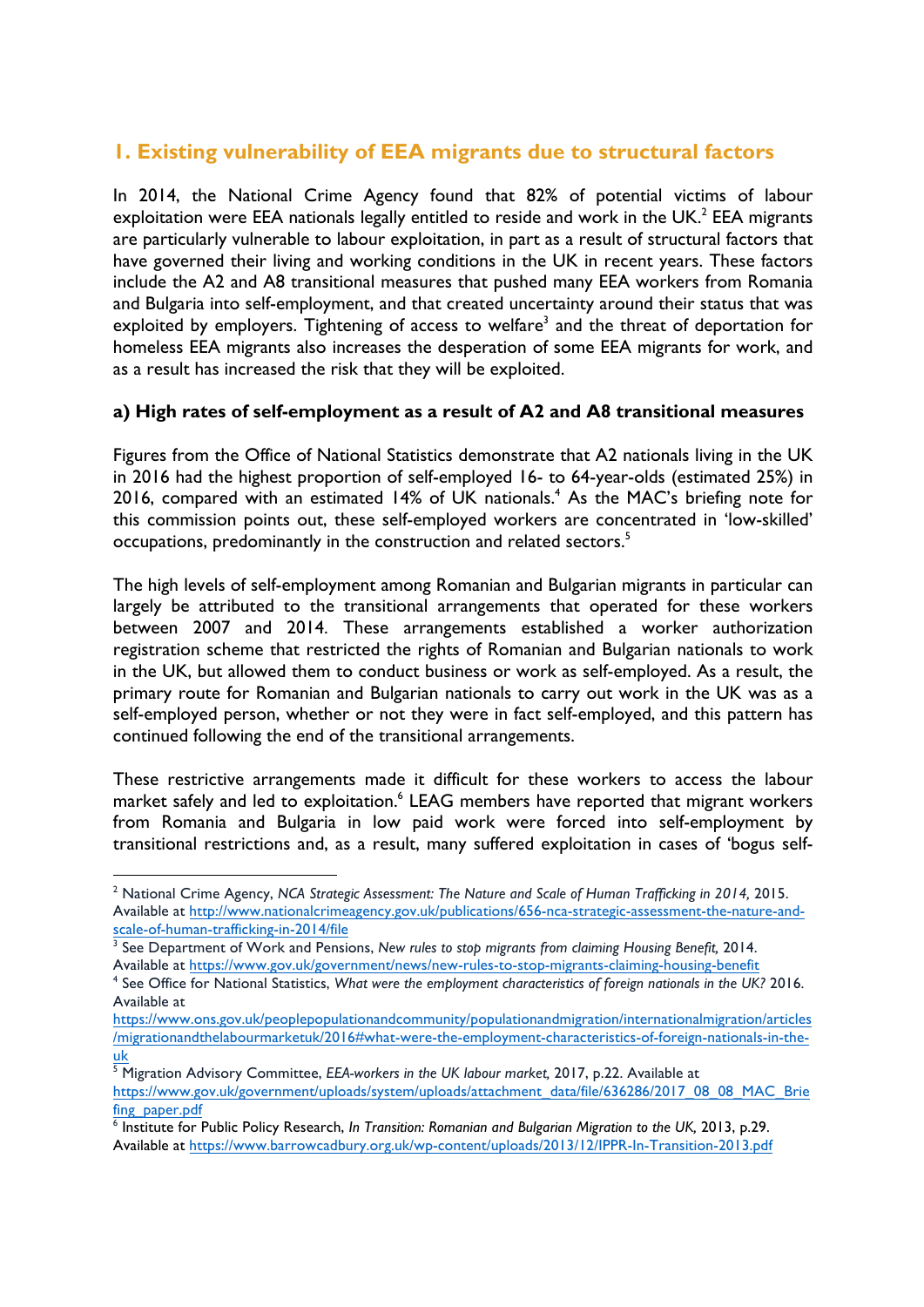employment'.<sup>7</sup> Being restricted to particular types of work makes it more difficult to exercise choice and control over one's employment situation, and when options are limited it is easier for unscrupulous employers to take advantage, particularly if the types of employment legally available to workers (such as self-employment) offer very few rights and protections.

The problem of 'bogus self-employment' has long been a concern, and was recently examined by the Work and Pensions Committee, which found that "some companies are using self-employed workforces as cheap labour" and noted the risk of exploitation among low-paid self-employed workers.<sup>8</sup> Self-employed workers have significantly fewer rights than those employed directly by the company – they are not entitled to be paid the National Minimum Wage (NMW) and are not covered by the Working Time Regulations 1998, under which other workers have rights to a maximum working week, breaks and paid holidays.

Far from being their own boss, migrant self-employed workers are often significantly disempowered in the workplace as a result of their lack of labour rights. One advocate for migrant workers in the construction sector, who had previously worked as self-employed in the sector, reported to FLEX that:

*"Self-employment is pushing [the most vulnerable] to accept things and to compromise. Because definitely you know that you are not treated well. But you just accept it because you know that you're gone tomorrow someone else is coming and taking your place."*<sup>9</sup>

#### **b) Right to remain tied to work and accommodation**

Increasing measures in recent years to strictly enforce free movement restrictions have increased the need for EEA nationals to secure work and accommodation in order to remain in the UK. This close tying of the right to remain with the ability to secure work and accommodation makes some vulnerable EEA migrants more likely to accept poor work or living conditions, or accommodation that is tied to work, and increases their dependence upon their employers.

For example, rough sleeping is considered by the current government as a breach of EEA Treaty Rights and EEA nationals who are homeless are consequently subject to administrative removal.<sup>10</sup> A recent study commissioned by the Independent Anti-Slavery Commissioner has shown that the homeless population in Britain is extremely vulnerable to

http://www.labourexploitation.org/sites/default/files/publications/LEAG%20POSITION%20Impacts%20of%20Bre xit-Final.pdf

<sup>7</sup> FLEX and Labour Exploitation Advisory Group, *Lost in Transition: Brexit and Labour Exploitation,* 2017, p.7. Available at

<sup>8</sup> UK Parliament, *Self-employment and the gig economy*. Available at

https://publications.parliament.uk/pa/cm201617/cmselect/cmworpen/847/84702.htm

<sup>9</sup> FLEX interview with former construction worker, 2017.

<sup>&</sup>lt;sup>10</sup> Home Office guidance, *European Economic Area (EEA) administrative removal*, February 2017, p.16. Available at https://www.gov.uk/government/uploads/system/uploads/attachment\_data/file/590663/GI-EEA-admin-removalv3.pdf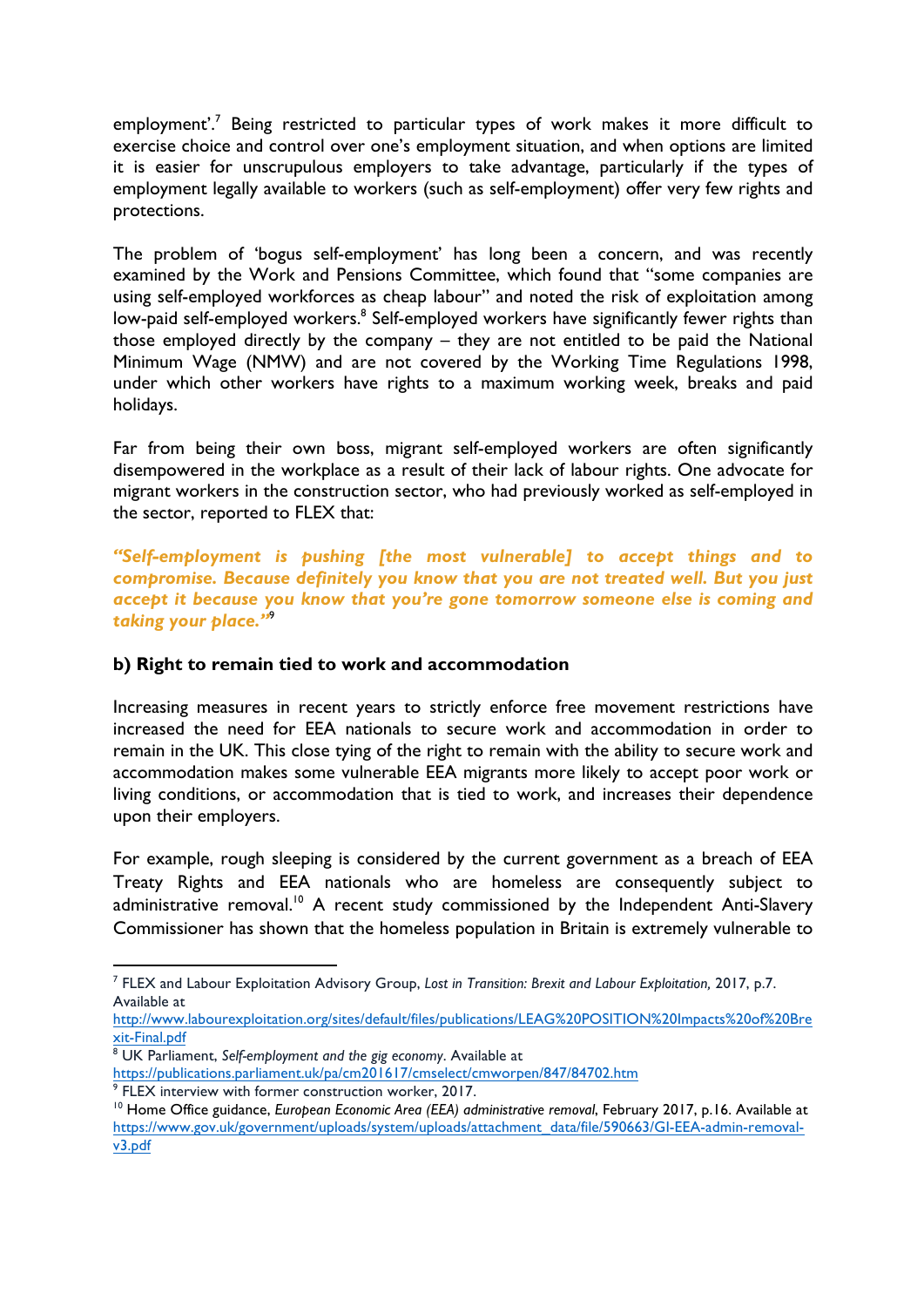exploitation, and that Central and Eastern European nationals make up 37% of the rough sleeping population in London.<sup>11</sup> Reports show that EEA rough sleepers have been specifically targeted for removal on the basis of nationality and failure to exercise treaty rights.<sup>12</sup> Members of the Labour Exploitation Advisory Group (LEAG) have reported that such actions push EEA nationals into entering exploitative working and living conditions in order to avoid the threat of removal.<sup>13</sup> Exploitative employers and gangmasters are aware of these pressures, and specifically target homeless persons with offers of work and accommodation at soup kitchens and other areas where rough sleepers congregate.<sup>14</sup>

#### **Summary and recommendations**

The above section highlights some of the current vulnerabilities of EEA migrants to labour exploitation that have resulted from past and current measures to control EEA migration and restrict the entitlements of EEA workers. FLEX cautions that in constructing a new system for EEA migration post-Brexit, lessons should be learned from the way in which these measures have inadvertently created conditions in which employers have greater power to abuse EEA migrant workers.

In particular, FLEX recommends that:

• **Any 'transitional' arrangements should take account of the risk of exploitation to EEA workers, and seek to provide clarity of status and to safeguard the working conditions of EEA migrants.**

## **2. Increased vulnerability already experienced by EEA migrants as a result of Brexit**

#### **a) Uncertainty and misinformation**

 

As outlined in FLEX's position paper on Brexit and labour exploitation, uncertainty and confusion as to the immediate impact of the referendum result and what future rights and status will look like for EEA workers is already creating increased vulnerability to

<sup>&</sup>lt;sup>11</sup> The Passage, Understanding and responding to modern slavery within the homelessness sector, 2017. Available at http://passage.org.uk/wp-content/uploads/2017/01/The-Passage-anti-slavery-document.for-web.24.01.17.pdf <sup>12</sup> The Guardian, *Home Office used charity data map to deport rough sleepers, 19.08.2017. Available at* 

https://www.theguardian.com/uk-news/2017/aug/19/home-office-secret-emails-data-homeless-eu-nationals <sup>13</sup> FLEX and Labour Exploitation Advisory Group, Lost in Transition: Brexit and Labour Exploitation, 2017, p.7.

Available at http://www.labourexploitation.org/sites/default/files/publications/LEAG%20POSITION%20Impacts%20of%20Bre xit-Final.pdf

<sup>&</sup>lt;sup>14</sup> The Passage, Understanding and responding to modern slavery within the homelessness sector, 2017, p.8. Available at http://passage.org.uk/wp-content/uploads/2017/01/The-Passage-anti-slavery-document.for-web.24.01.17.pdf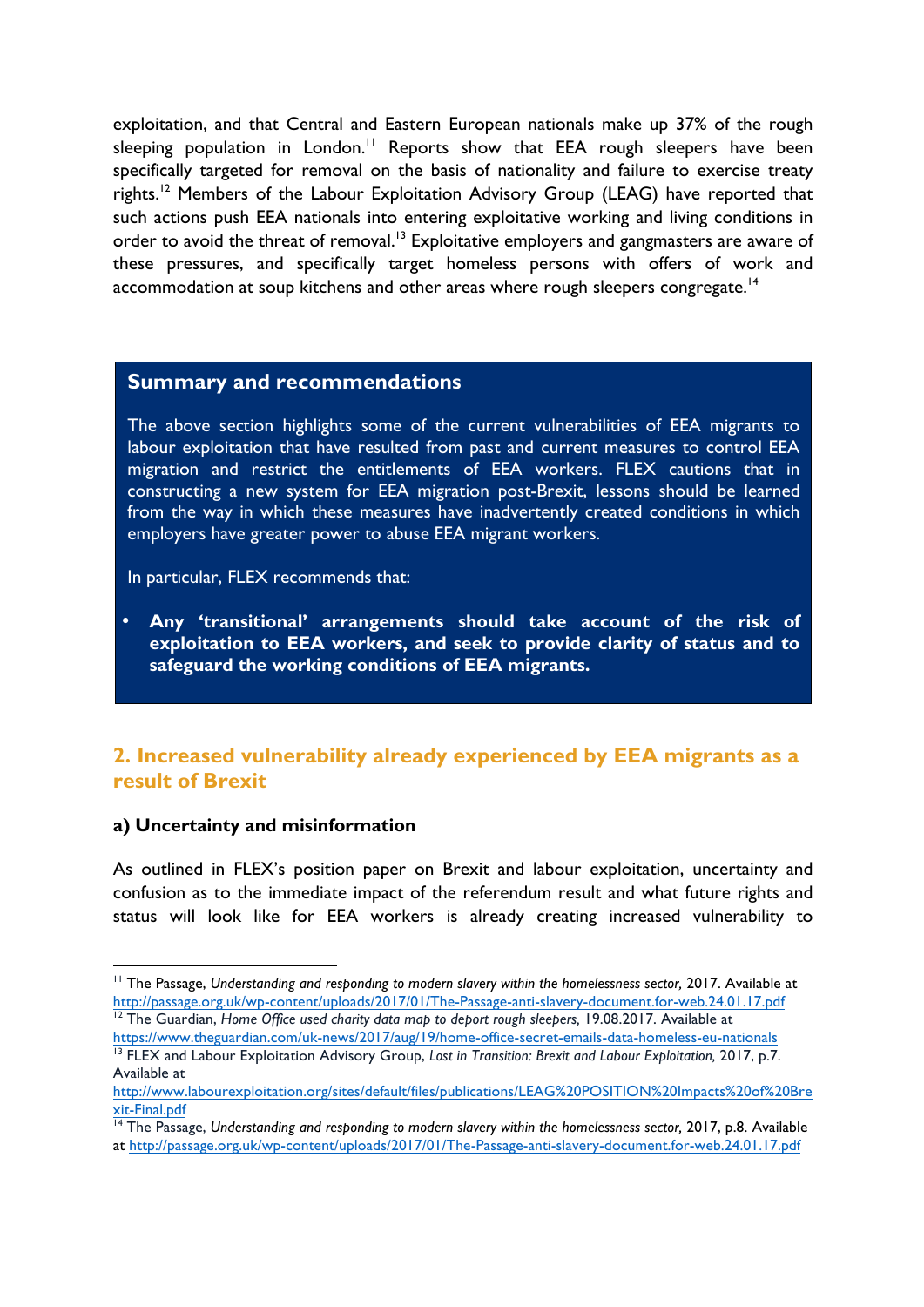exploitation among these workers.<sup>15</sup> Confusion about status and entitlements makes it more difficult for workers to understand and access their rights, and easier for unscrupulous employers to take advantage. This power differential between employer and employee, as a result of lack of information, is a key factor allowing unscrupulous employers to take advantage of those who they perceive to be in a position of dependence.

Even though the official status of EEA workers has not yet changed, where workers are uncertain they are likely to fear the worst and are extremely vulnerable to deliberate misinformation. One migrant community organization recently told FLEX: "*A lot of people never knew their employment rights. Now, they're getting all these narratives that they don't have rights. It's easy to go from not knowing to being certain that it's ok to be pushed around, to be overworked, to be forced to work extra hours, to not get paid*."16

The current high level of anxiety around status has been evidenced by a huge increase in demand for advice services from migrant community organisations; in the case of one migrant community organisation, demand for advice services has increased by 734% following the UK's vote to leave the EU.<sup>17</sup> The main areas of enquiry from those anxious about the immediate and future consequences of the referendum result were, unsurprisingly, closely connected concerns about immigration status and labour rights. This uncertainty had an immediate impact at work, with LEAG member organisations receiving multiple cases of workers calling for advice because they were being told by colleagues or employers that they were "not a legal worker any more". One migrant community worker recently told FLEX:

#### *"I received one woman who is European, she was working under terrible conditions, and her boss made her think that after Brexit she will become illegal and that she will not be able to work."*

The potential threat of future irregularity is already making some workers much more vulnerable to exploitation. For example, the anticipated need for EEA nationals to be able to prove they had been exercising treaty rights in order to secure documentation or permanent residence, is leading workers to accept unsafe jobs and abusive treatment. Some individuals are so desperate to have proof that they have been working, that they are staying in exploitative situations rather than risk losing their job. FLEX has been told that:

*"If people learn that they have to be in employment to secure their status they go into employment no matter what. They just focus on 'ok, so I have to keep my job. I can't afford to drop it."<sup>18</sup>*

<sup>18</sup> Ibid, p.7.

<sup>15</sup> FLEX and Labour Exploitation Advisory Group, *Lost in Transition: Brexit and Labour Exploitation,* 2017, p.4. Available at

http://www.labourexploitation.org/sites/default/files/publications/LEAG%20POSITION%20Impacts%20of%20Bre xit-Final.pdf.

<sup>16</sup> Ibid.

<sup>17</sup> Ibid.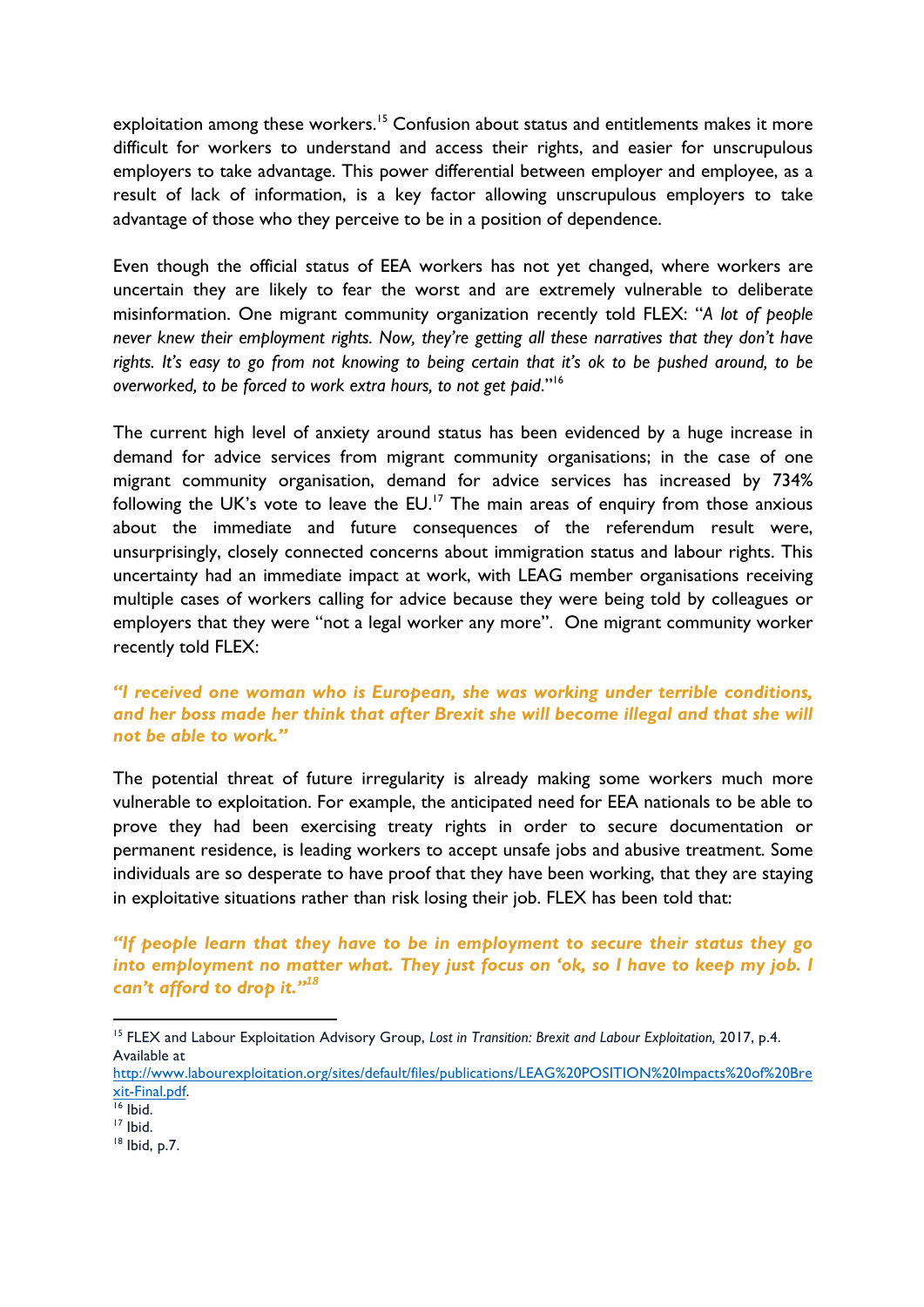Uncertainty is also affecting employers' hiring decisions. FLEX has received reports of recent cases where clients had job offers removed when they revealed that they were in the process of seeking permanent residence. In other cases, newly arrived migrant workers have reported being asked to provide proof of permanent residence to get a job, and other employers have reportedly rejected EEA nationals' apprenticeship applications because they feared these applicants would have to leave the UK after Brexit.<sup>19</sup> Where it is more difficult to obtain jobs, those most vulnerable have become more likely to be pushed into unsafe work where they are at higher risk of exploitation.

#### **b) Discrimination and hate crime**

#### **Home Office statistics have recorded a 29% increase in hate crime in 2016/17, with a significant spike in hate crime reported around the time of the EU referendum in June 2016.**

While the increase in hate crime peaked in July 2016, it has since remained at a higher level than prior to the EU referendum.<sup>20</sup> This increase is reflected in the experiences of vulnerable migrant workers supported by organisations such as the Eastern European Resource Centre, including incidents in the street, at school, at the GP, and in workplaces where individuals have been told "you are not a legal worker any more".<sup>21</sup> Members of LEAG believe that Brexit campaigns have lent legitimacy to more generalised anti-migrant feeling, and that this increased hostility and hate speech linked to Brexit is an extension or amplification of the 'hostile environment' already fostered in the UK by an increasingly punitive immigration agenda and by more openly xenophobic public and media discourse.<sup>22</sup> This serves to undermine confidence in migrants' rights and entitlements, and to engender fear and insecurity, which ultimately leaves migrants more vulnerable to poor treatment and less able to challenge abuse.

Discrimination is already an issue faced by many EEA workers, particularly those in 'lowskilled' work, which can have a negative impact on their willingness to exercise their rights and leave them vulnerable to exploitation. The majority of the Romanian construction workers interviewed by FLEX in 2017 reported being the subject of discrimination or abuse as a result of their nationality. One interviewee stated: "*It depends a lot on your nationality. If you're Romanian, Bulgarian, Albanian, you know, from poorer countries, they take you for a fool. You don't have the same rights as everybody else. Or you do, but they won't give them to you*." <sup>23</sup>

This illustrates the chilling impact that discrimination can have on an individual's perception of their rights. Hate speech and discrimination by employers and colleagues also creates fear

<sup>20</sup> Home Office, *Hate Crime, England and Wales, 2016/17.* Available at

https://www.gov.uk/government/uploads/system/uploads/attachment\_data/file/652136/hate-crime-1617 hosb1717.pdf

 <sup>19</sup> Ibid.

<sup>&</sup>lt;sup>21</sup> FLEX and Labour Exploitation Advisory Group, Lost in Transition: Brexit and Labour Exploitation, 2017, p.4. Available at

http://www.labourexploitation.org/sites/default/files/publications/LEAG%20POSITION%20Impacts%20of%20Bre xit-Final.pdf

 $\overline{22}$  Ibid, p.6.

<sup>&</sup>lt;sup>23</sup> FLEX interview with construction worker.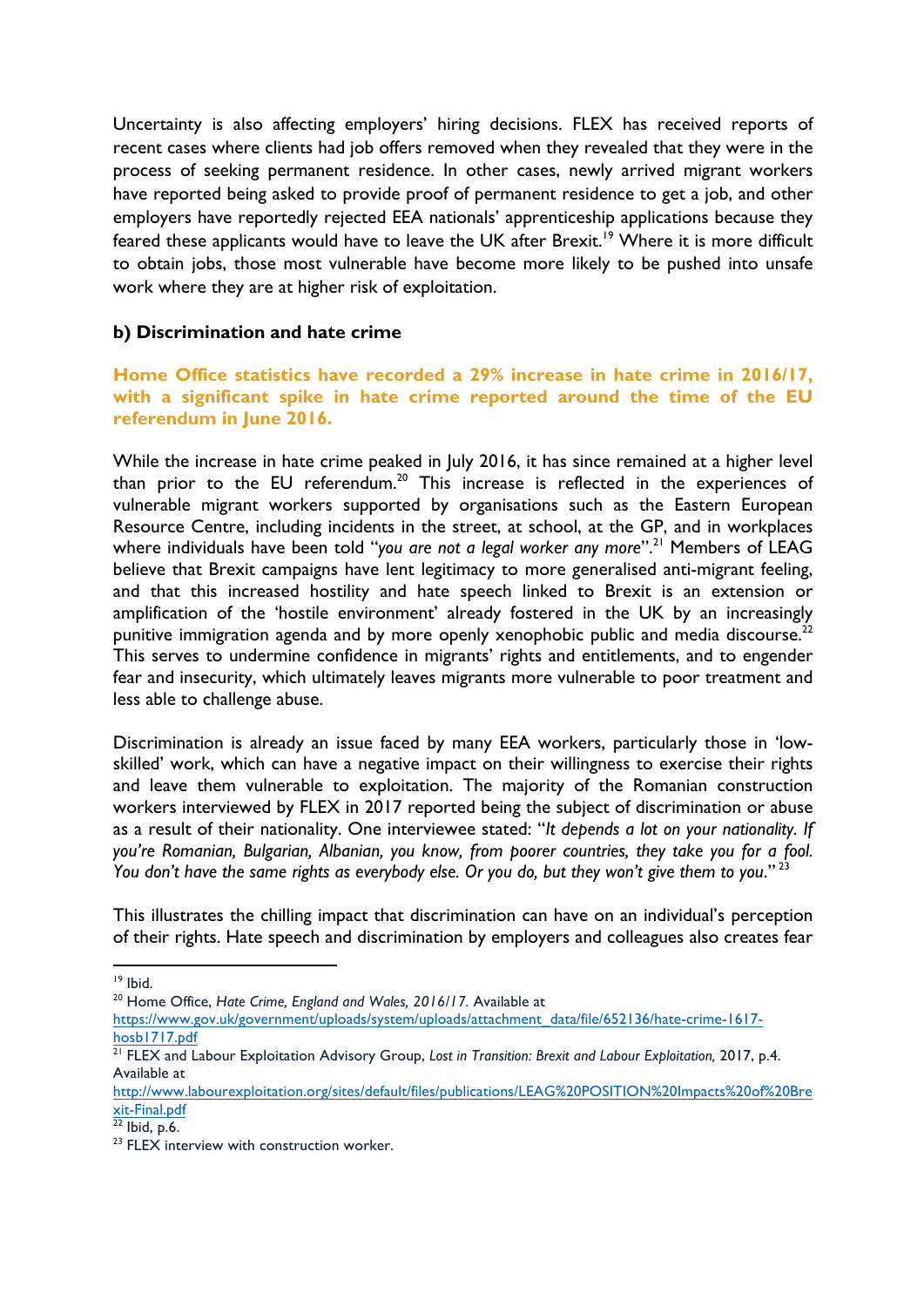and misinformation which increases vulnerability as migrants feel insecure and unsupported in the jobs they rely on, and therefore less able to speak out about abuse. FLEX has received reports of incidents of workers "being told to shut up because they were going to be deported soon and that they soon would become illegal." Reported incidents in workplaces ranged from discrimination linked to being a European national: "being treated differently … told 'you don't know how long you'll get to stay here', being pushed around by bosses or by colleagues," to not being paid, and physical attacks:<sup>24</sup>

*"We had a man working in a restaurant and the owner attacked him with a knife telling him to 'fuck off to Poland'. This man decided that staying in employment is more important than reporting the case to the police"*<sup>25</sup>

### **Summary and Recommendations**

Brexit-related hate speech and discrimination on the basis of nationality increases the vulnerability of EEA workers to exploitation by further marginalising such workers, increasing their sense of uncertainty and precarity, and making it more difficult for them to resist or report abuse. This kind of discrimination can contribute to a situation of unequal power between workers and increase the power differential between workers and employers, leaving the most vulnerable workers feeling entitled to less, and less able to challenge unfair or abusive treatment. It is therefore of utmost importance that the government acts to counter hate speech and hostility toward EEA migrants, and that it ensures that EEA migrants are provided with the information and support that they need to challenge discrimination and assert their rights.

FLEX recommends that:

- **The government should initiate an information campaign targeting EEA workers and UK employers, clearly communicating EEA workers' status and rights in a range of languages and condemning discrimination and hate speech.**
- **The government should introduce a specific migrant support and advice funding stream, or make the Controlling Migration Fund accessible to grassroots groups, to support migrant community organisations to respond to the exponential growth in demand on their services.**

<sup>&</sup>lt;sup>24</sup> FLEX and Labour Exploitation Advisory Group, Lost in Transition: Brexit and Labour Exploitation, 2017, p.5. Available at

http://www.labourexploitation.org/sites/default/files/publications/LEAG%20POSITION%20Impacts%20of%20Bre xit-Final.pdf

<sup>&</sup>lt;sup>25</sup> FLEX interview with migrant community organisation, 2017.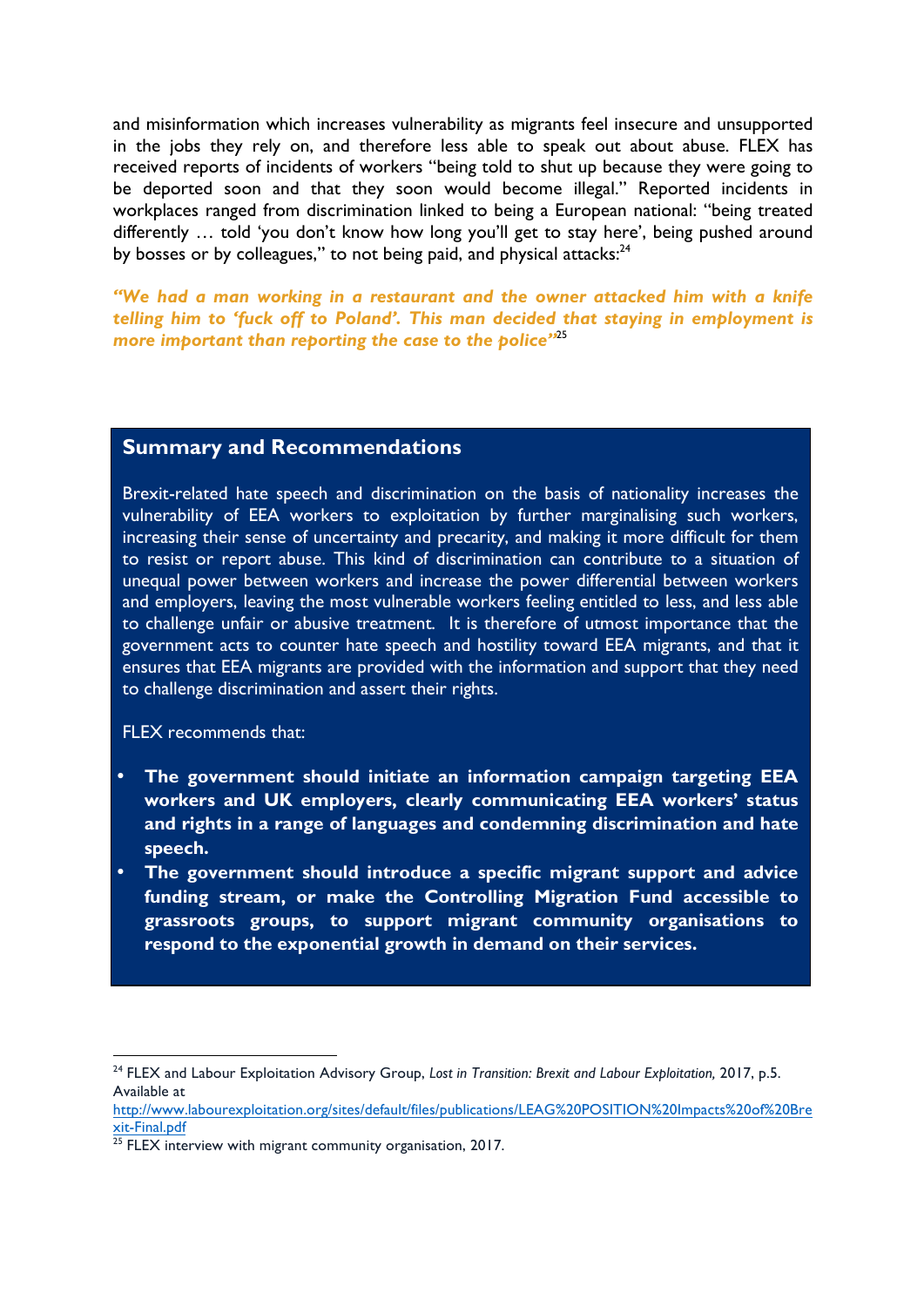# **3. Risks of increased vulnerability of EEA migrants following Brexit**

#### **a) Ongoing uncertainty and insecurity of immigration status**

As outlined above, EEA migrants' uncertainty and lack of stability regarding their immigration status, and particularly their right to work, increases their vulnerability to exploitation. At present it is unclear what the status of EEA migrants in the UK will be following Brexit, and in what circumstances they will have the right to remain and to work in the UK. In particular, it is not currently clear by what processes EEA migrants will be able to obtain permanent residence status in the UK, and what will be the qualifying criteria and documentary requirements of this process.

In its work with frontline organisations, FLEX has identified the following key concerns regarding immigration status following the UK's exit from the EU:

#### **Cost of regularisation**

Costs are one of the barriers to obtaining status for workers in poverty or low-paid employment, particularly for those with children. This includes the cost of immigration advice as well as obtaining documents. The cost of obtaining status in the UK for EEA nationals after Brexit should be carefully considered and kept as low as possible to ensure that workers are not made more vulnerable to exploitation because they are not able to pay for their documents. Further, affordable immigration advice should be available to ensure that workers understand the implications of gaining residence or citizenship and can make informed decisions about applying for status in the UK.

#### **Requirements for regularisation**

The documentary requirements for regularisation could be particularly problematic for some EEA migrants seeking to prove continuous residence in order to obtain settled status in the UK. Those workers who have been working as self-employed or 'cash in hand', who have had periods of unemployment or rough sleeping, who have worked in exploitative conditions or who have otherwise lived or worked in unstable or irregular ways could find it difficult to prove their 5 years of lawful residence in the UK. This inability could result in their application for settled status being rejected, and EEA workers being at risk of removal and/or of remaining in the UK undocumented. In this situation, EEA workers who have not succeeded in obtaining settled status will have significant uncertainty and precarity regarding their immigration status, and will accordingly be at greater risk of exploitation.

Further, as noted above, the need for EEA workers currently in the UK for less than 5 years to continue to work to demonstrate continuous residence may result in some workers remaining in exploitative conditions. This scenario has already been observed by migrant organisations, who report that some EEA workers are so afraid of losing their right to remain or being unable to meet the requirements for settled status, that they continue to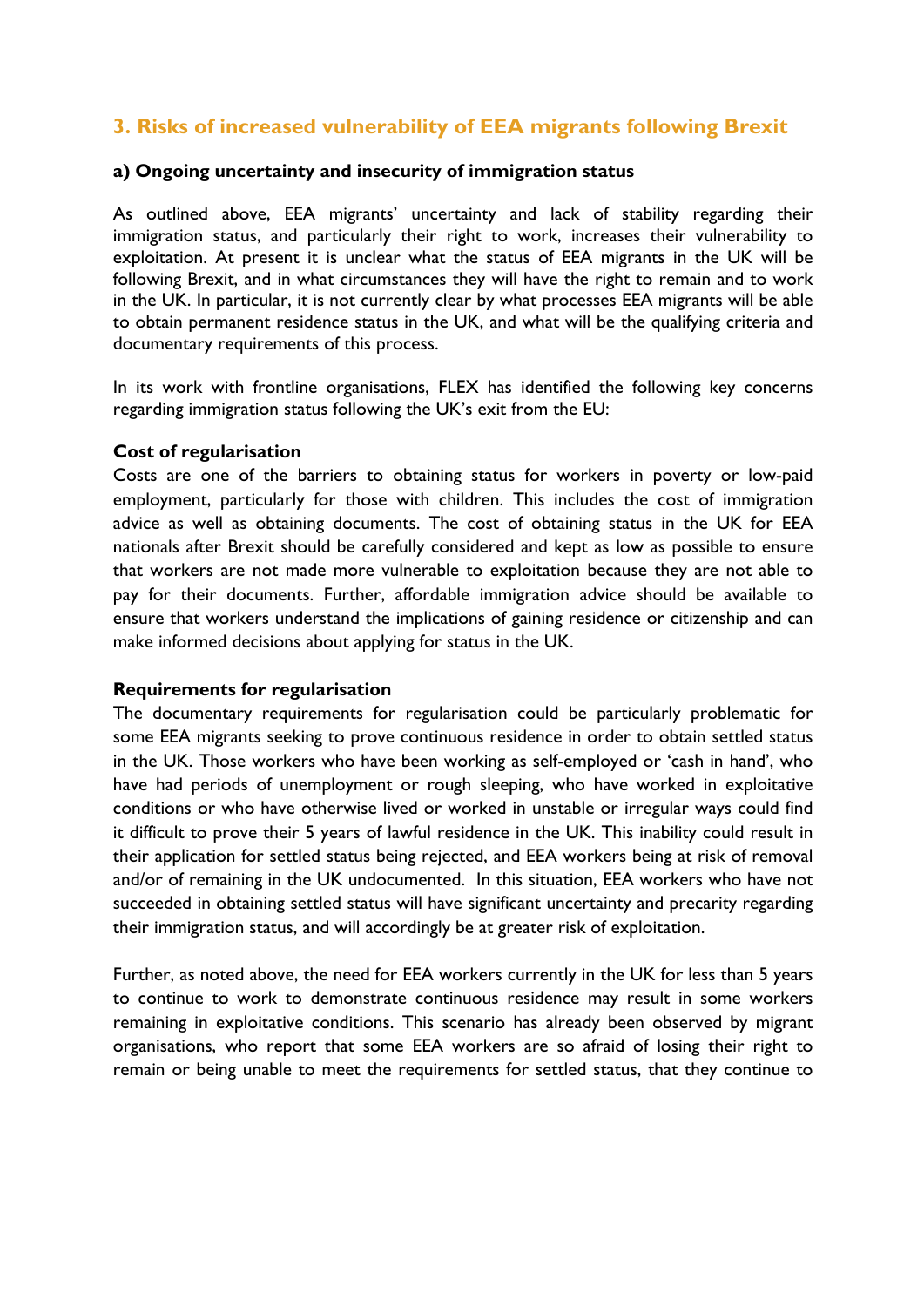work in poor or abusive employment conditions.<sup>26</sup> Knowing this need for continued work and documentation also places employers in a position of power over workers, making it easier for them to abuse without complaint.

#### **Access to public funds**

Many migrant workers in the UK experience in-work poverty, and despite working one or often multiple jobs, also rely on welfare in order to survive. If access to benefits is removed, dependence on work increases which means workers are more likely to stay in exploitative employment in order to survive.

#### **Recommendations**

- **Routes to regularisation of status should clear, simple and low-cost, and should take account of the range of living and working situations of EEA migrants in the UK, including the possibility that EEA migrants have worked in irregular and exploitative conditions.**
- **EEA migrants should have access to affordable, regulated immigration information and advice.**
- **EEA migrants should continue to have access to public funds, including during any application, qualifying or appeal periods related to settled status.**

#### **b) Increase in undocumented workers and threat of immigration enforcement**

A key concern for FLEX and its partners is that increased barriers to entering UK and working legally will increase numbers of irregular migrant workers, creating a hidden workforce who are much more vulnerable due to lack of status. Restricting legal routes for migration increases the demand for irregular modes of movement, and increases the risk that human traffickers will use the desire of migrants to work in the UK to entrap and exploit them. Further, increased immigration control focussing on the right to work would have a significant negative impact on efforts to tackle labour exploitation, as victims of labour exploitation may be treated as 'illegal workers' rather than victims of crime, and victims who are afraid of immigration enforcement will not come forward, as is already too often the case.

 <sup>26</sup> FLEX and Labour Exploitation Advisory Group, Lost in Transition: Brexit and Labour Exploitation, 2017, p.8. Available at

http://www.labourexploitation.org/sites/default/files/publications/LEAG%20POSITION%20Impacts%20of%20Bre xit-Final.pdf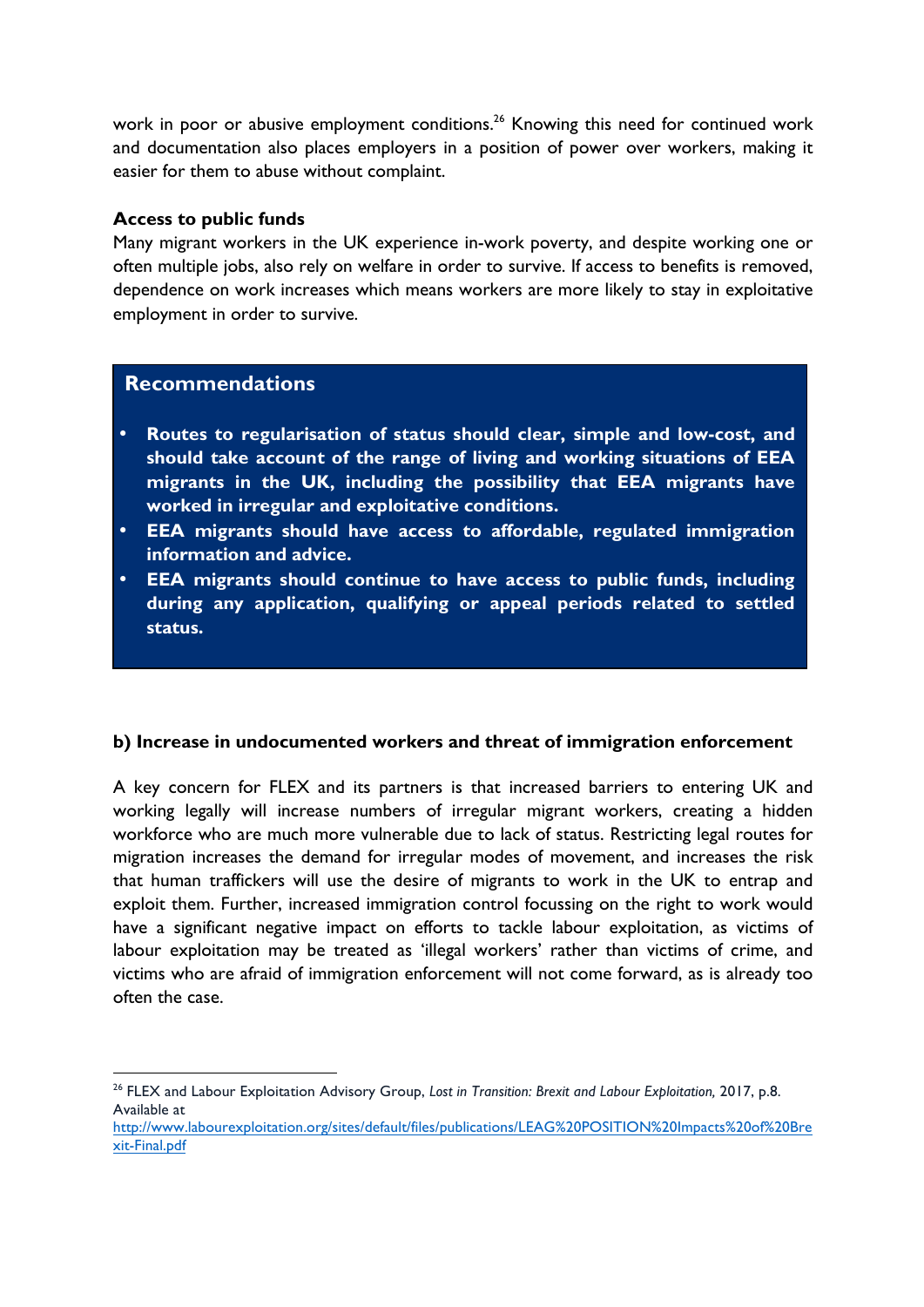If the right of EEA nationals to work in the UK is significantly restricted, and/or there is ongoing uncertainty for many EEA nationals about their right to live and work in the UK, there will be an increased risk of exploitation of EEA workers. This is due to the inability of such workers to safely report their abuse, and the ability of exploiters to use threats of deportation and criminalization to control their victims. The risk may also be increased as the profile of EEA workers coming to the UK changes, and workers with better bargaining power choose to work in other EEA countries rather than deal with the complexities of working in the UK or the hostile environment towards migrants that the UK has created. This means that the EEA workers still coming to the UK are likely to be lower-skilled, with poorer English and fewer options for work. As a result, they will be more vulnerable, more dependent on their employers, and less able to understand and access their labour rights, making the risk of exploitation among these workers even greater.

The threat of being reported to immigration authorities or criminalized for 'illegal working'<sup>27</sup> is a powerful tool used by exploiters to control migrant workers, including those with both irregular and regular status. Further, when such threats are made in the context of a deliberately created and widely publicised 'hostile environment' for undocumented workers, migrant workers understandably feel targeted and believe that any complaints of labour abuses will be overshadowed by concern with their immigration status.

**This fear has been justified in a recent report of Her Majesty's Inspectorate of Constabulary and Fire and Rescue Services (HMICFRS), which found a focus on the immigration status of both victims and offenders was a recurring theme in the police response to modern slavery cases.**<sup>28</sup>

The report found that, from the very beginning, potential victims of modern slavery and human trafficking were often identified and treated by police as immigration offenders, rather than victims. The report also found a tendency in some police forces to refer both suspects and victims without legal status in the UK to immigration authorities rather than to investigate modern slavery and human trafficking offences.

EEA workers currently make up 7% of the UK workforce, $^{29}$  and sectors such as agriculture and construction rely heavily on EEA workers to fill their labour needs.<sup>30</sup> Following Brexit,

<sup>27</sup> Under section 34 of the *Immigration Act 2016* a person commits an offence punishable by imprisonment if they work when disqualified from working by reason of their immigration status.

<sup>28</sup> Her Majesty's Inspectorate of Constabulary and Fire & Rescue Services, *Stolen freedom: the policing response to modern slavery and human trafficking*, 2017, p.38. Available at

http://www.justiceinspectorates.gov.uk/hmicfrs/wp-content/uploads/stolen-freedom-the-policing-response-tomodern-slavery-and-human-trafficking.pdf

<sup>&</sup>lt;sup>29</sup> Office for National Statistics, International immigration and the UK labour market, UK: 2016. Available at https://www.ons.gov.uk/peoplepopulationandcommunity/populationandmigration/internationalmigration/articles /migrationandthelabourmarketuk/2016

<sup>&</sup>lt;sup>30</sup> "Construction needs immigrants" – industry reacts to Brexit', Construction Manager Magazine, 28.06.16. http://www.constructionmanagermagazine.com/news/keep-po9les-co6ming-con5struction-reacts-brexit/; Agriculture & Horticulture Development Board (2016) *The Impact of Brexit on the UK agricultural workforce*, https://ahdb.org.uk/documents/Horizon\_Brexit\_Analysis\_20September2016.pdf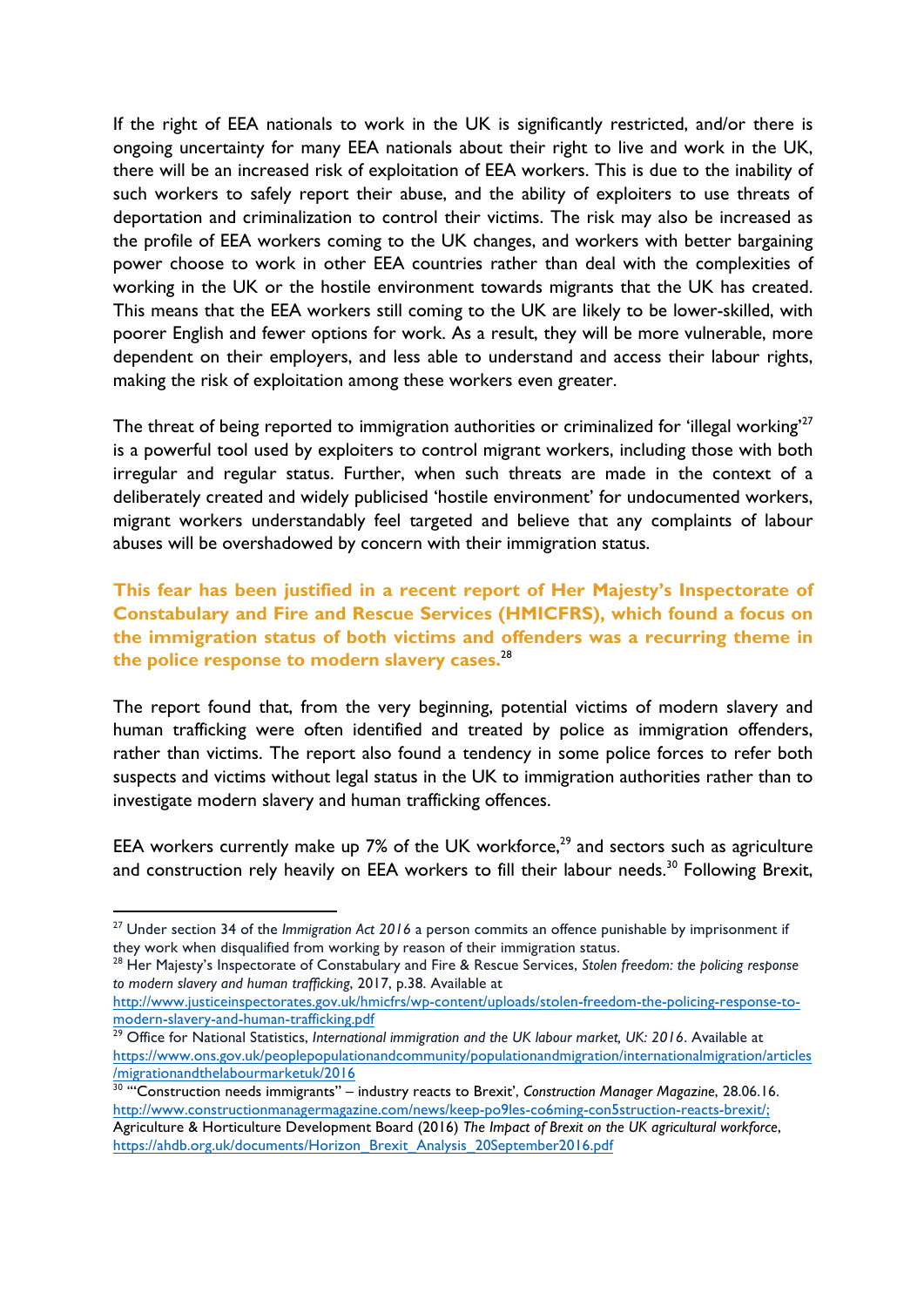this demand will not be able to be immediately met by other sources, and migrant workers will continue to be used to perform this work. The difference leading up to and following Brexit will be that such workers are likely to have significantly less secure or certain migration status, making them more vulnerable to exploitation as outlined above. This vulnerability is compounded by the fact that the nature of the work that many migrant workers do in these UK sectors is often already insecure and low-paid, and labour abuses in these sectors are already widespread.<sup>31</sup>

#### **Summary and Recommendations:**

Any future restrictions on the rights of EEA nationals to live and work in the UK is likely to increase the risk of exploitation of vulnerable EEA workers. To address this increased risk, it will be necessary to provide maximum possible clarity on the rights of EEA workers, and to ensure that those rights are effectively monitored and enforced through well-resourced labour inspectorates. Further, it is crucial that labour market enforcement does not become the point of enforcement of immigration policy, as this will deter victims from coming forward.

FLEX therefore recommends that:

 

- **A strict firewall should be maintained between labour inspection and immigration enforcement.**
- **The Gangmasters and Labour Abuse Authority (GLAA) be adequately resourced to address the increased risk of exploitation arising from the changed status of EEA workers.**

## **4) Temporary migration schemes and tied sponsorship**

If freedom of movement is ended post-Brexit, the ongoing demand for labour in certain UK sectors will need to be met with schemes to facilitate and control labour migration from the EEA. FLEX expects that this will result in the creation of new categories of temporary or seasonal working visas, which allow workers to enter for a limited time to perform specific work.

<sup>&</sup>lt;sup>31</sup> See National Crime Agency, *NCA Strategic Assessment: The Nature and Scale of Human Trafficking in 2014*, p. 21.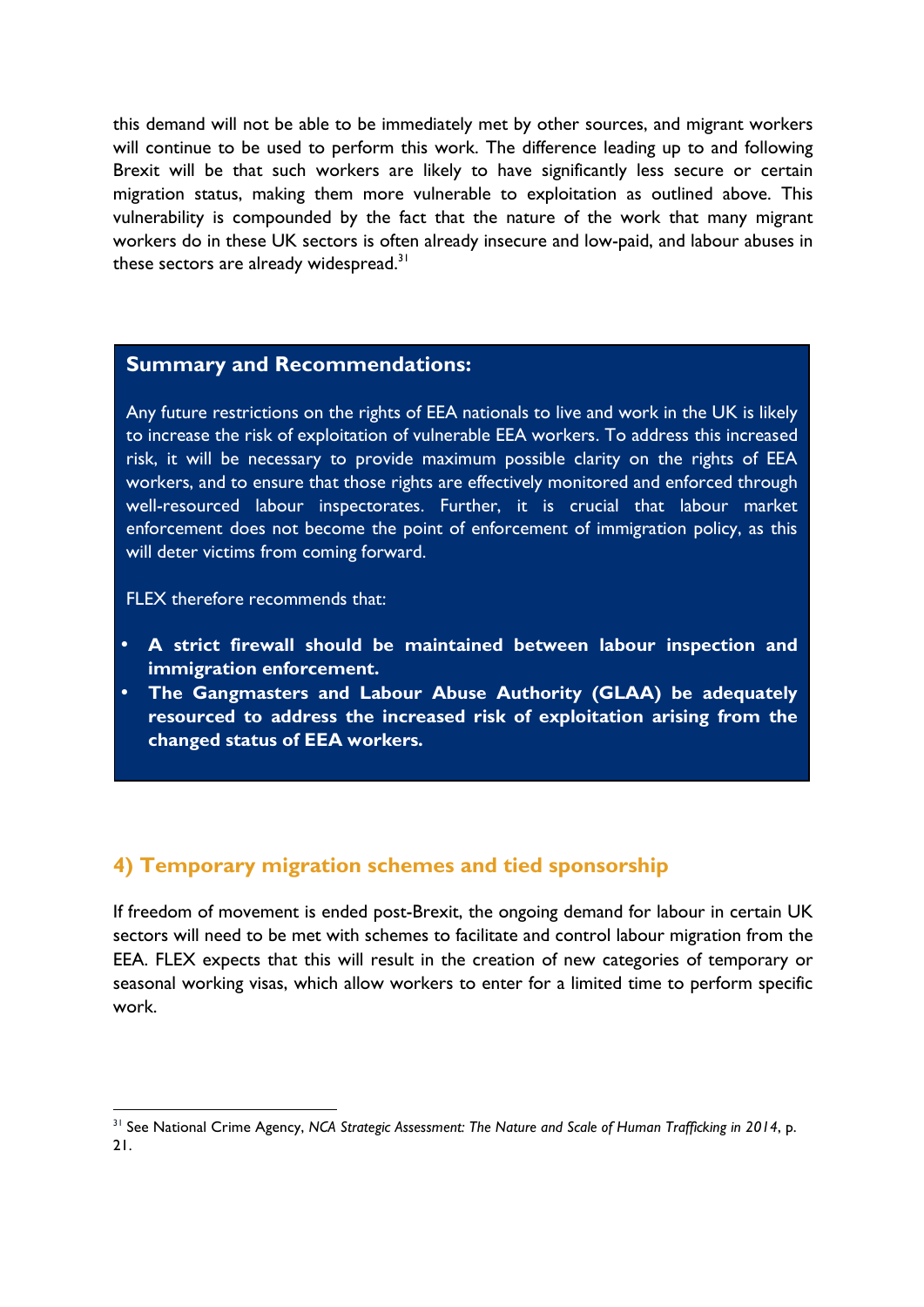Temporary migration schemes often include restrictions, such as prohibitions on 'switching to a different work permit scheme and bringing family members to the country'.<sup>32</sup> The International Labour Organization (ILO) has highlighted the labour rights issues associated with such schemes, stating that 'in practice their potential benefits are often eroded by insufficient regard to the protection of migrant workers' rights, resulting in their exploitation<sup>', 33</sup> Recognising the risks inherent in such programmes, the ILO developed a Multi-lateral Framework on Labour Migration, which recommends, inter alia, "*implementing effective and accessible remedies for workers whose rights have been violated, regardless of their migration status".34*

Temporary migrant worker schemes have previously operated in the agriculture sector in the UK, and currently operate in the domestic work<sup>35</sup> sector in the UK and in a number of other countries, such as the United States and Australia. FLEX is concerned that such schemes often involve high levels of dependence and therefore a power imbalance between the worker and the employer, leading to significant levels of labour abuse and exploitation. Close attention to the structures of existing and planned schemes, and their impact on workers' agency and working conditions, is therefore required.

## **Seasonal Agricultural Workers Scheme (SAWS), United Kingdom**

Until 2013, the UK operated the Seasonal Agricultural Workers Scheme (SAWS) that allowed fruit and vegetable growers to employ migrant workers to carry out short-term, low-skilled agricultural work. Eligibility rules, quota size and operations changed through the years to accommodate the sector's need for labour, especially during peak seasons.<sup>36</sup>

Under SAWS, permission to work in the UK was tied to a specific employer, and valid for a maximum period of six months. While workers were entitled to receive the national minimum wage, paid holiday, agricultural sick pay, night work pay, on-call allowance, rest breaks, and pay even if bad weather stopped work, this was not always respected.<sup>37</sup> Aware

<sup>32</sup> International Labour Organisation*, International Labour Migration: A Rights-Based Approach*, 2010, p.30. Available at http://digitalcommons.ilr.cornell.edu/cgi/viewcontent.cgi?article=1086&context=intl  $33$  Ibid.

<sup>34</sup> International Labour Organisation, *ILO Multilateral Framework on Labour Migration*, paragraph 11.3. Available at http://www.ilo.org/wcmsp5/groups/public/---ed\_protect/---protrav/---

migrant/documents/publication/wcms\_178672.pdf

<sup>&</sup>lt;sup>35</sup> An Independent Review of the Overseas Domestic Workers Visa in 2015 concluded that: "the existence of a tie to a specific employer and the absence of a universal right to change employer and apply for extensions of the visa are incompatible with the reasonable protection of overseas domestic workers while in the UK". See, James Ewins, *Independent Review of the Overseas Domestic Workers Visa*, 2015, p.5. Available at https://www.gov.uk/government/uploads/system/uploads/attachment\_data/file/486532/ODWV\_Review\_-Final Report 6 11 15 .pdf

<sup>36</sup> Migration Advisory Committee, *Migrant Seasonal Workers: The impact on the horticulture and food processing sectors of closing the Seasonal Agricultural Workers Scheme and the Sectors Based Scheme*, May 2013, p.48. Available at https://www.gov.uk/government/uploads/system/uploads/attachment\_data/file/257242/migrantseasonal-workers.pdf

<sup>&</sup>lt;sup>37</sup> Ana López-Sala et al, Seasonal Immigrant Workers and Programs in UK, France, Spain and Italy, 2016, p.14. Available at http://www.temperproject.eu/wp-content/uploads/2015/06/Working-Paper-1-DF2.pdf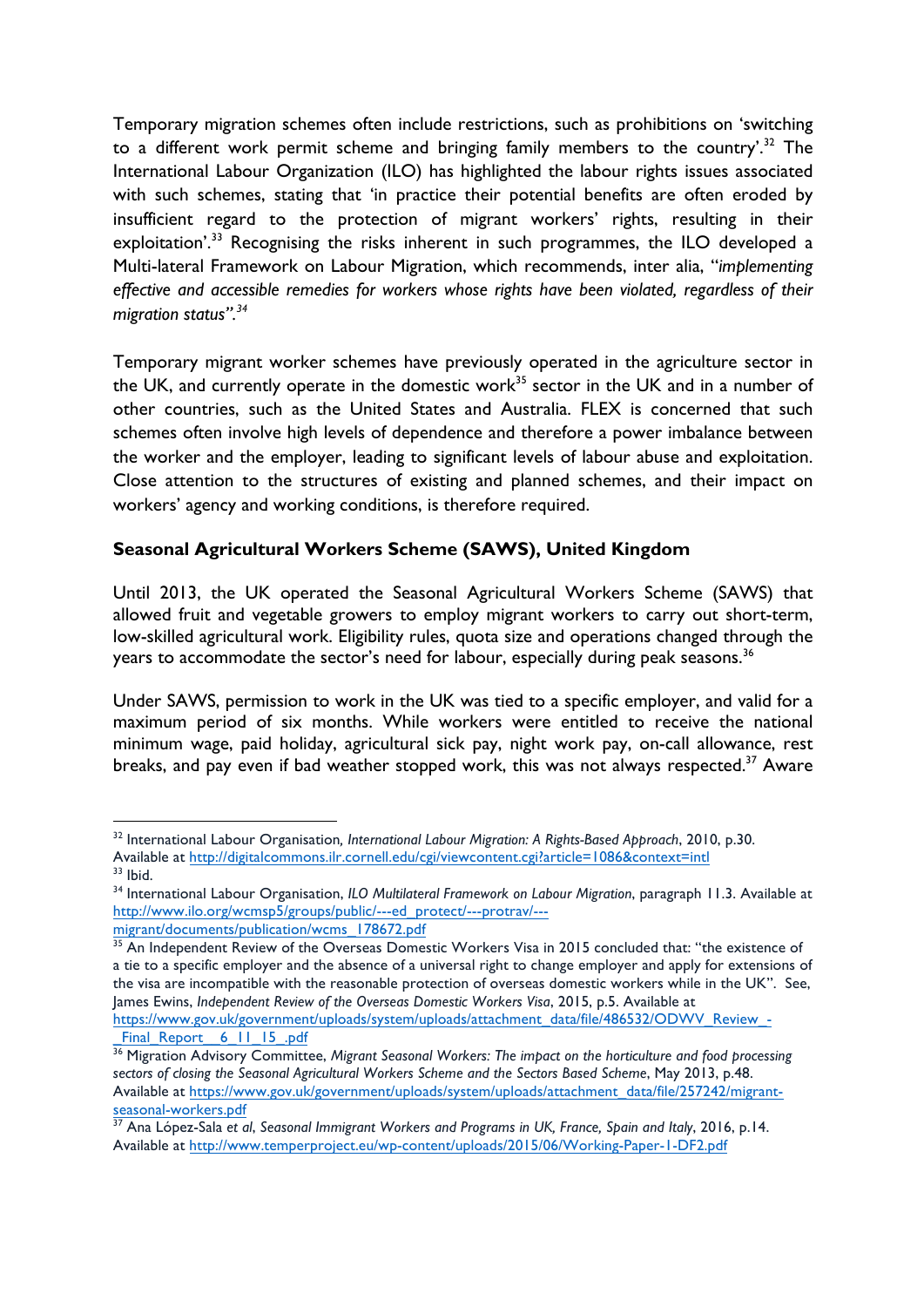of the power imbalance that comes with tied-visas, some unscrupulous employers used the threat to return workers home to implement decreases in pay.<sup>38</sup>

The SAWS was managed by nine approved operators on behalf of the UK Border Agency. These operators were not only in charge of recruiting participants and allocating them to employers, but also of monitoring their pay and working conditions.<sup>39</sup> The Gangmasters Licencing Authority (GLA) registered multiple operators and had the power to conduct inspections. In addition, once a year, the UK Boarder Agency conducted inspections on farms and operators using SAWS workers.

Despite these preventative measures, different investigations reported cases of underpayment of wages, long working hours, no days off or rest, and poor living conditions. A study uncovered a strawberry picker earning £6 after working for three to four hours,<sup>40</sup> while another described workers working in isolated environments, and living under poor conditions without the ability to change employers due to their tied-visa limitations.<sup>41</sup>

The SAWS was supported by employers as it provided a 'flexible and reliable workforce' that was 'unlikely to leave for other work ... or when conditions are particularly difficult'.<sup>42</sup> However, this temporary visa scheme with tied-visa components increased some workers' vulnerability to exploitation and impeded their ability to remove themselves from unsafe situations. As changes of employer were almost impossible,<sup>43</sup> exploited workers had to choose to either stay in an abusive situation or to leave the UK.

## **CASE STUDY:** *Australian Seasonal Worker and Working Holiday Visas*

The Australian Seasonal Worker Programme was designed to alleviate labour shortages in the horticulture industry by providing migrant workers from Pacific island countries to undertake low or unskilled seasonal work. The National Union of Workers and others reported that the programme's rule tying a worker to one approved employer, who acts as visa sponsor and in most cases provides accommodation and transport, created dependency which 'makes workers vulnerable to abuse and reluctant to raise concerns.<sup>44</sup> This system,

<sup>&</sup>lt;sup>38</sup> Donna Simpson, Salads, Sweat and Status: Migrant Workers in UK Horticulture, 2011, p.159. Available at http://sro.sussex.ac.uk/7601/1/%282012.12.01%29\_Simpson%2C\_Donna.pdf

<sup>&</sup>lt;sup>39</sup> Migration Advisory Committee, *Migrant Seasonal Workers: The impact on the horticulture and food processing sectors of closing the Seasonal Agricultural Workers Scheme and the Sectors Based Scheme*, May 2013, p.51-52. Available at https://www.gov.uk/government/uploads/system/uploads/attachment\_data/file/257242/migrantseasonal-workers.pdf

<sup>40</sup> Ben Rogaly, *Intensification of workplace regimes in British horticulture: the role of migrant workers*. Population, Space and Place, 14(6), 2008, p.14. Available at http://sro.sussex.ac.uk/11584/

<sup>41</sup> Ana López-Sala *et al*, *Seasonal Immigrant Workers and Programs in UK, France, Spain and Italy*, 2016, p.14. Available at http://www.temperproject.eu/wp-content/uploads/2015/06/Working-Paper-1-DF2.pdf

<sup>42</sup> Migration Advisory Committee, *Migrant Seasonal Workers: The impact on the horticulture and food processing sectors of closing the Seasonal Agricultural Workers Scheme and the Sectors Based Scheme*, May 2013, p.62. Available at https://www.gov.uk/government/uploads/system/uploads/attachment\_data/file/257242/migrantseasonal-workers.pdf

<sup>43</sup> Ana López-Sala *et al*, *Seasonal Immigrant Workers and Programs in UK, France, Spain and Italy*, 2016, p.14. Available at http://www.temperproject.eu/wp-content/uploads/2015/06/Working-Paper-1-DF2.pdf

<sup>44</sup> National Union of Workers, Joint Standing Committee on Migration Inquiry into the Seasonal Worker Programme: Submission of the National Union of Workers, p.2. Available at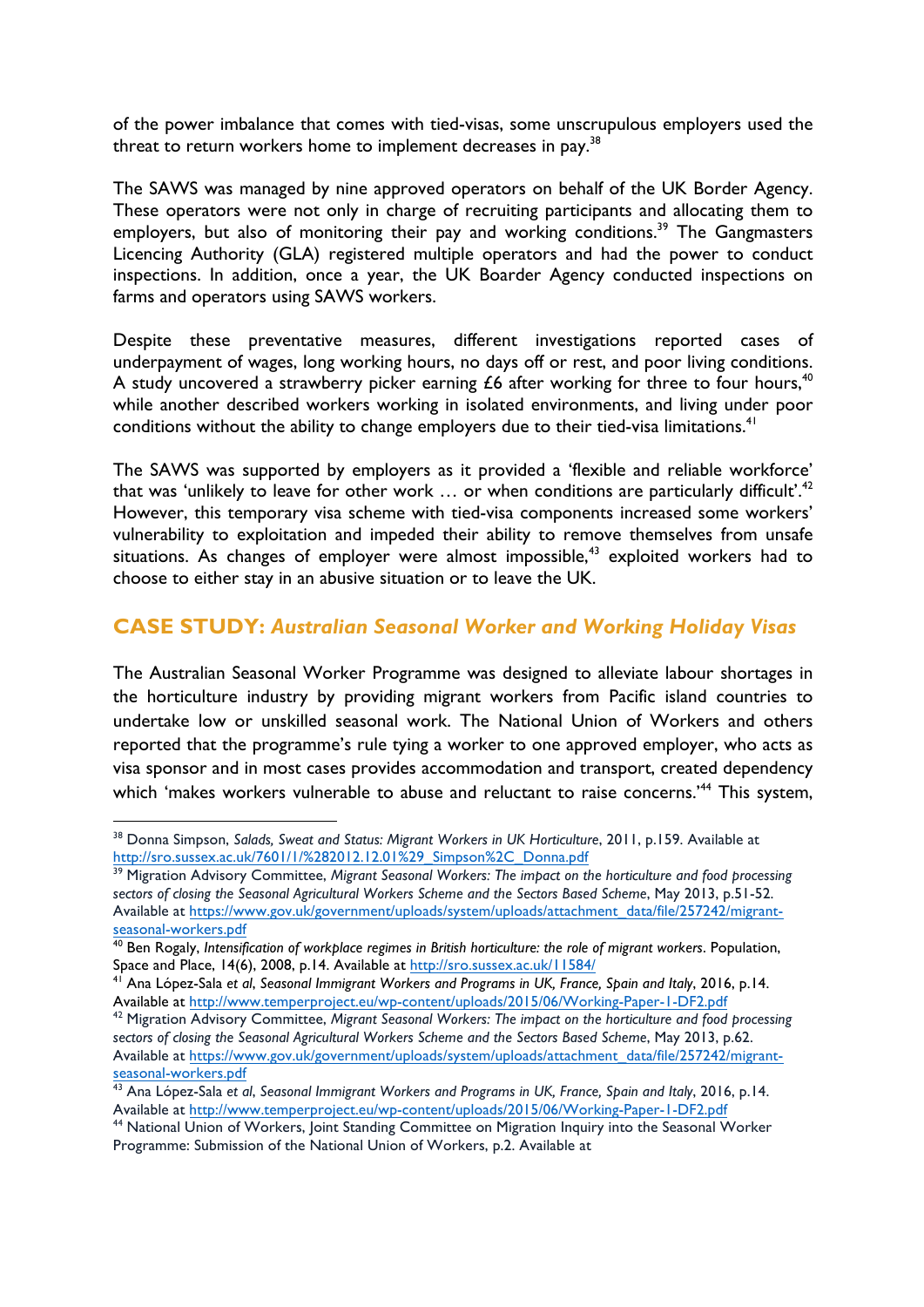allowing employers to provide and make deductions for accommodation and transport from workers' pay, was found to be open to abuses such as unclear and unfair deductions, abovemarket charges, and overcrowded, inadequate accommodation. Without a clear, formal process for redeployment of participants in cases of abuse, workers were too afraid of losing their job, or not being allowed to participate in future, to challenge abusive and exploitative practices.<sup>45</sup>

The 2016 Australian Senate Committee report "*A National Disgrace: The Exploitation of Temporary Work Visa Holders*" detailed numerous instances of exploitation of workers on 457 visas, including gross underpayment, appalling living conditions, and unsafe working conditions. The Committee concluded that "*one of the key factors leading to the potential for exploitation is the structural dependence of the 457 visa worker on their sponsoring employer"* and that such structural factors should be addressed. The Senate Committee also found that temporary visa holders face greater difficulties in enforcing their workplace rights and accessing justice than Australian permanent residents and citizens. The Committee found that this was largely due to the fear of temporary visa holders that taking a complaint against their employer would jeopardize their visa status and the potential for permanent residency. It was also due to the inability of temporary workers to remain in the country to pursue claims against their employers after their employment had ended.

Similar situations of dependence have been created by the requirements placed on Working Holiday Makers on "417 visas". Under this visa category, young workers are eligible to work and travel within Australia for up to 12 months, but must not work for more than 6 months for one employer. Workers may apply for a second year on the visa, but to do so must undertake at least 88 days of work in a regional area in the agriculture, mining or construction industries. A major inquiry conducted by the Australian Fair Work Ombudsman reported in 2016 that the vulnerability of 417 visa holders was increased by the requirement to work in remote locations and the dependency on the employer to 'sign off' on this work in order to obtain the second year of the visa.<sup>46</sup> In particular, this structure led to workers being required to perform work unpaid, being sexually harassed or coerced into sexual activity, or having to pay their employers to get the required sign off. This system places significant power in the hands of employers, and as a consequence some employers abuse this power to exploit their vulnerable workers.

## **CASE STUDY***: United States H2 Guestworker Program*

The H-2 Guestworker Program provides tens of thousands of temporary farmworkers and labourers to industries such as agriculture, forestry, and construction, for a maximum stay of 3 years.<sup>47</sup> Two schemes operate with slightly different regulations and entitlements: the

<sup>&</sup>lt;u> 1989 - Jan Sarajević, politički predsjednik i politički politički politički politički politički politički po</u> http://www.aph.gov.au/Parliamentary\_Business/Committees/Joint/Migration/Seasonal\_Worker\_Programme/Sub missions

<sup>45</sup> Parliament of Australia, *A National Disgrace: The Exploitation of Temporary Work Visa Holders*, 2016*.* Available at http://www.aph.gov.au/Parliamentary\_Business/Committees/Senate/Education\_and\_Employment/temporary\_w ork\_visa/Report

<sup>46</sup> Fair Work Ombudsman, *Inquiry into the wages and conditions of people working under the 417 Working Holiday Visa Program,* October 2016, p.3. 47 https://www.uscis.gov/working-united-states/temporary-workers/h-2a-temporary-agricultural-workers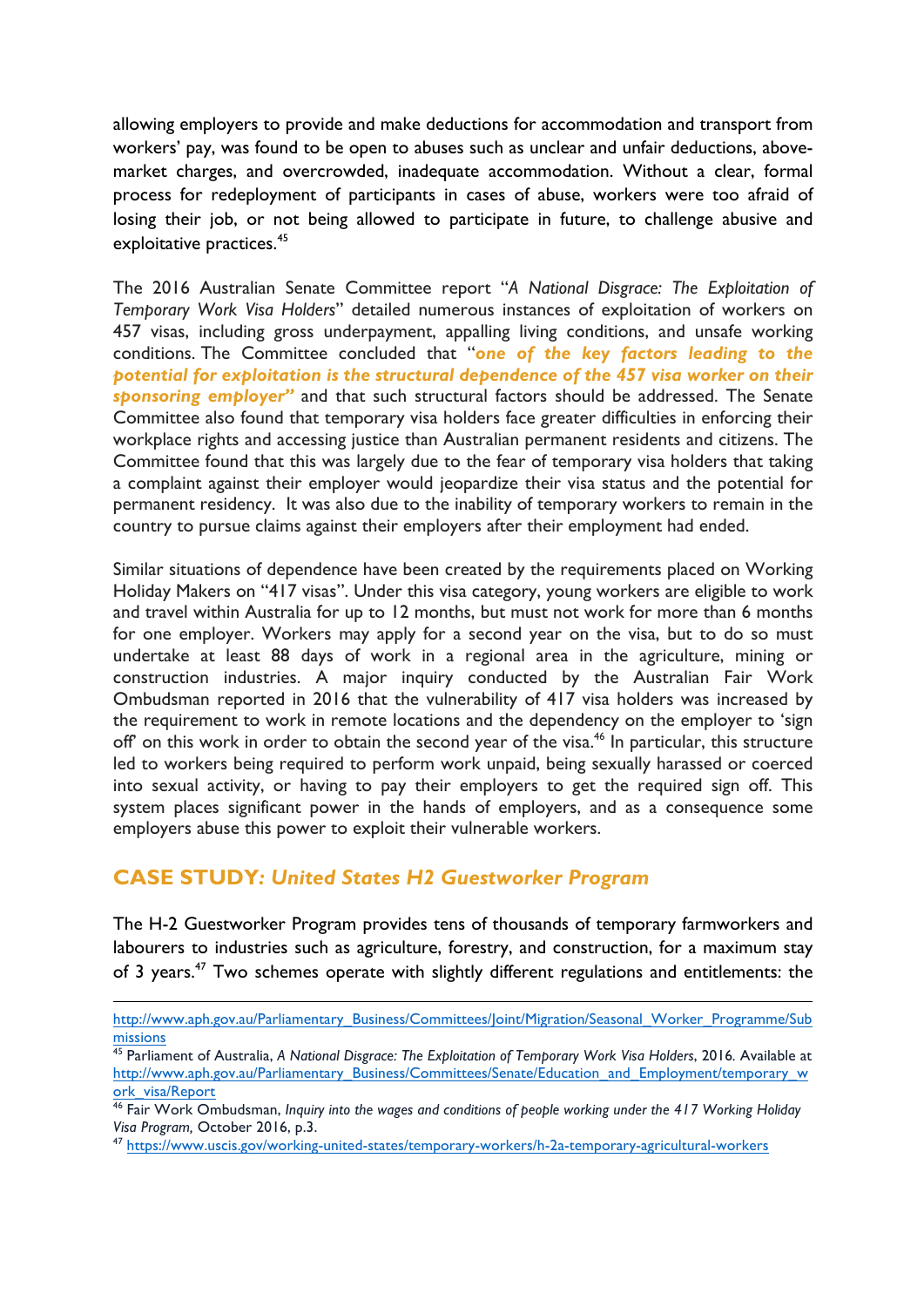H2A program for agricultural workers, and the H2B program for non-agricultural workers. Most workers entering the United States on H2 visas in recent years were male and from Mexico.<sup>48</sup>

## **Between 2011 and 2013 the US National Human Trafficking Resource Centre received over 1400 complaints alleging labour abuses related to the H2A and H2B programs.<sup>49</sup>**

Under both systems, workers are tied to a single employer who petitions the Department of Labour for their services. Guestworkers may work only for the employer who sponsored their visa and must leave the country when their visa expires. Critics have reported that this restriction has led to workers being 'systematically exploited and abused', as they are forced to choose between remaining in exploitative working conditions or returning home.<sup>50</sup> According to the Southern Poverty Law Center (SPLC):

'*The most fundamental problem with guestworker programs, both historically and currently, is that the employer — not the worker — decides whether a worker can come to the United States and whether he can stay. Because of this arrangement, the balance of power between employer and worker is skewed so disproportionately in favor of the employer that, for all practical purposes, the worker's rights are nullified. At any moment, the employer can fire the worker, call the government and declare the worker to be "illegal."*'

Abuses such as non-payment of wages, withholding of documents, poor living conditions and denial of medical benefits for on-the-job injuries have been reported to be widespread within this scheme, but workers are unable to challenge them due to fear of losing their job and future right to return to the US, as leaving an abusive employer means becoming undocumented.<sup>51</sup> The Government Accountability Office specifically found that "the structure of the H-2A and H-2B programs may create disincentives for workers to report abuse" and pointed specifically to the fact that workers are restricted to working for their sponsoring employer.<sup>52</sup> The lack of legal protections and lack of enforcement of the protections offered to workers under this scheme also contribute to the endemic abuse suffered by workers.<sup>53</sup> Further, the fact that non-agricultural workers were not entitled to

<sup>48</sup> United States Government Accountability Office, *H-2A and H2B Visa Programs: Increased Protections Needed*  for Foreign Workers, March 2015 (revised May, 2017), <u>http://www.gao.gov/assets/690/684985.pdf</u>, p.17.<br><sup>49</sup> Ibid, p.36.<br><sup>50</sup> Southern Poverty Law Centre, *Close to Slavery: Guestworker Programs in the United States*, 2013,

at https://www.splcenter.org/sites/default/files/d6\_legacy\_files/downloads/publication/SPLC-Close-to-Slavery-2013.pdf

<sup>51</sup> Ibid. See also Polaris, *Labor Trafficking in the US: A closer look at temporary work visas*, https://polarisproject.org/sites/default/files/Temp%20Visa\_v5%20%281%29.pdf

<sup>52</sup> United States Government Accountability Office, *H-2A and H2B Visa Programs: Increased Protections Needed for Foreign Workers*, March 2015 (revised May, 2017), http://www.gao.gov/assets/690/684985.pdf, p.37.

<sup>53</sup> Southern Poverty Law Centre, *Close to Slavery: Guestworker Programs in the United States*, 2013, p.2. Available at https://www.splcenter.org/sites/default/files/d6\_legacy\_files/downloads/publication/SPLC-Close-to-Slavery-2013.pdf,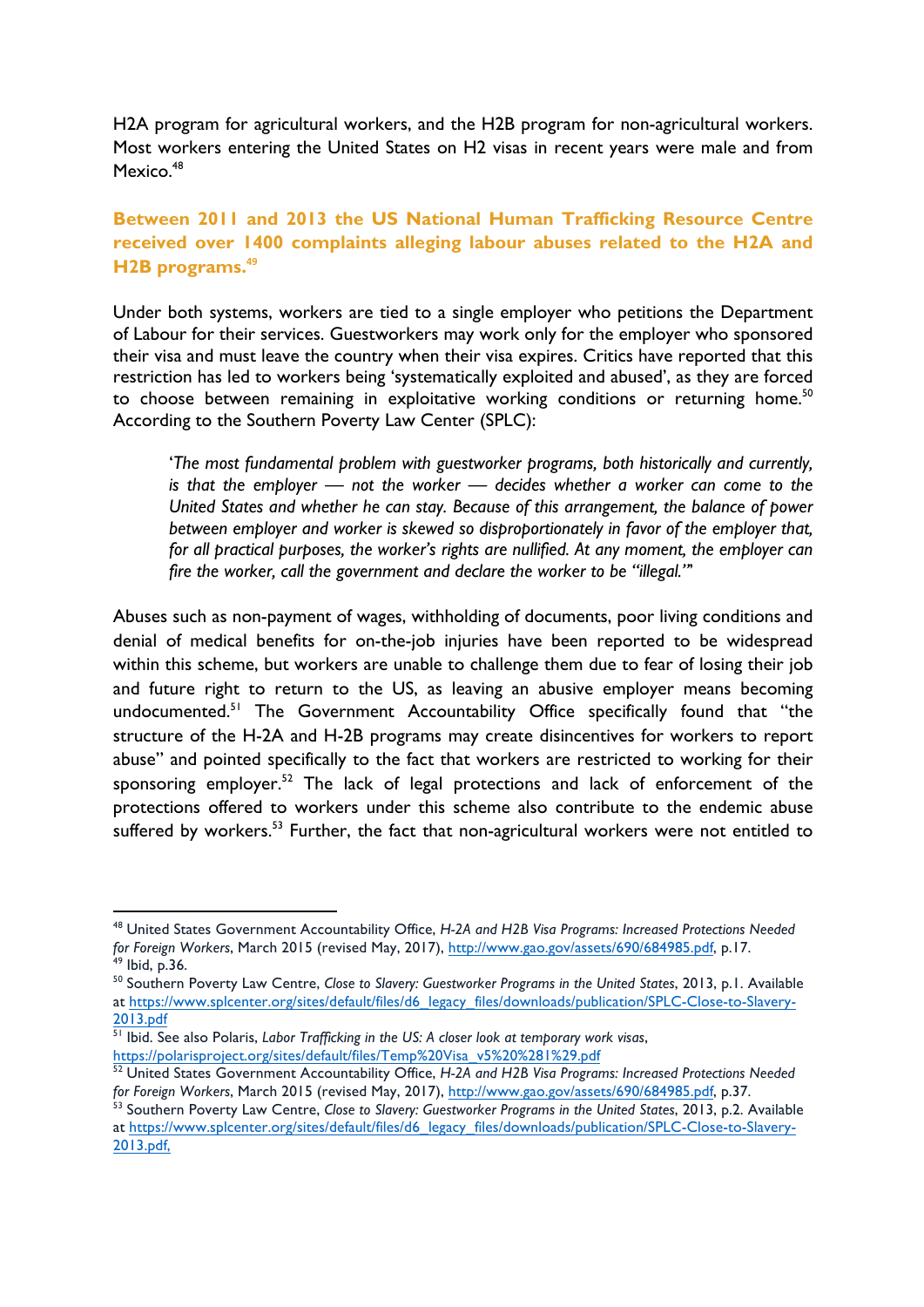federally funded legal services meant that accessing legal information or taking legal action to enforce rights was simply not affordable for many workers.<sup>54</sup>

H2 workers are usually recruited outside the United States via third party recruiters. A 2015 study by the US Government Accountability Office (GAO) found numerous abuses in the recruitment process, including deceptive recruitment and the charging of prohibited recruitment fees.<sup>55</sup> The GAO further found that some of these abuses during recruitment made workers more likely to tolerate abuses later during employment,<sup>56</sup> in part due to the need for workers to accrue large debts in order to pay recruitment fees. In addition, Guatemalan workers interviewed by SPLC reported that they had been required to leave some form of 'collateral', for example property deeds, with the recruiter as a guarantee that the worker will comply with contract terms. This proved 'enormously effective at suppressing complaints about pay, working conditions or housing', as workers were afraid of fines or threats from the recruiter if they complained.<sup>57</sup>

The H2-B program does not specify a minimum number of hours that must be guaranteed to workers, and so when workers arrive and are not offered work for long stretches or much lower hours than promised, they have no recourse. Furthermore, as they are tied to a single employer, they cannot offer services elsewhere and so have no protection against the huge financial impact of not being given work, even for short periods. There are also no regulations governing the standard of housing provided to H2-B workers, meaning that accommodation often lacks basic necessities. Even under the H2-A scheme, which does require certified housing, conditions were reported to be often substandard and even dangerous.<sup>58</sup>

 $54$  Ibid p.41.

<sup>&</sup>lt;sup>55</sup> United States Government Accountability Office, H-2A and H2B Visa Programs: Increased Protections Needed for Foreign Workers, March 2015 (revised May, 2017), http://www.gao.gov/assets/690/684985.pdf <sup>56</sup> Ibid p.28.

<sup>57</sup> Southern Poverty Law Centre, *Close to Slavery: Guestworker Programs in the United States*, 2013, p.11. Available at https://www.splcenter.org/sites/default/files/d6\_legacy\_files/downloads/publication/SPLC-Close-to-Slavery-2013.pdf

<sup>58</sup> Ibid p.35.